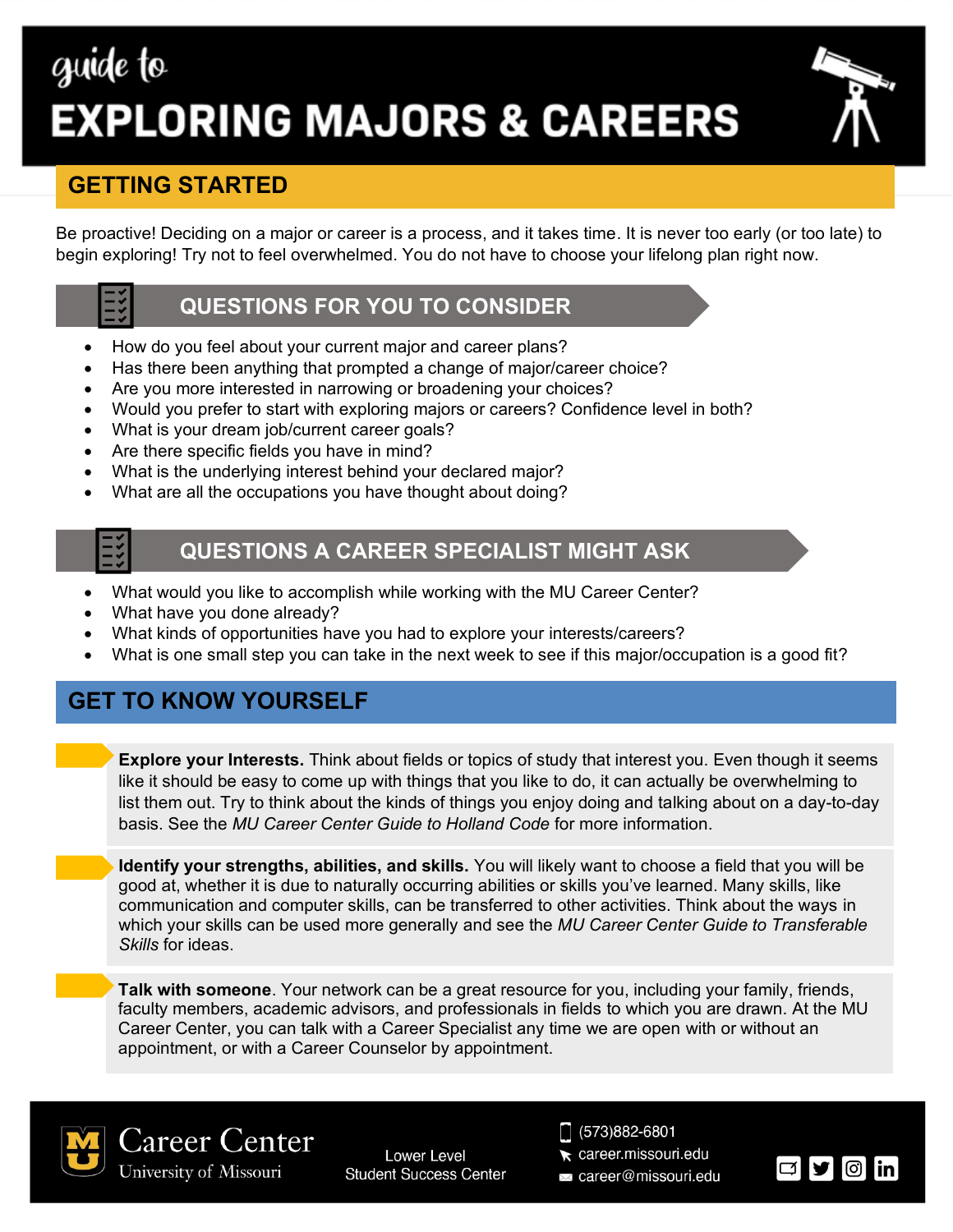# **TAKE A SELF ASSESSMENT**

An assessment can help you identify your interests, abilities, and values. Focus 2 and CliftonStrengths are amazingly helpful and we are happy to work with you for either. Plan to spend 45 minutes to an hour for taking an assessment. Also, you may find playing the Career Interests Game to discover your Holland Code at <http://career.missouri.edu/career-interest-game> a helpful resource.

| <b>Focus 2</b>          | Focus 2 is an assessment that looks at your<br>interests, values, skills, and personality. It helps<br>to match you with occupations that fit your<br>specific profile, allowing you to explore the career<br>fields that are most compatible with you and help<br>you make better career decisions. (Free) |
|-------------------------|-------------------------------------------------------------------------------------------------------------------------------------------------------------------------------------------------------------------------------------------------------------------------------------------------------------|
| <b>CliftonStrengths</b> | CliftonStrengths for Students helps you identify<br>your own natural talents. Knowing your talents,<br>you can build them into strengths that can help<br>you explore areas you might like as well as with<br>applying for jobs and being successful at work.<br>(S15)                                      |

# **EXPLORE YOUR VALUES**

As you think about your future career, consider your work-related values. Many new employees only consider the job title and job description when looking for a job. However, your values play a crucial role in your career satisfaction. You can explore values and careers through the advanced search on O\*Net as well.



**Mizzou offers a Career Explorations (SSC 2100) Course!** This one credit hour course is offered in both Fall and Spring semesters as a structured environment to learn about yourself and clarify your interests.

Talk to your academic advisor to learn more.

**Advancement** Moving up, making more money, having increased responsibility **Benefits Health, medical, dental, retirement, vacation, paid sick leave, maternity leave Challenge** Using your creativity, training, intelligence and other talents **Choice of Environment** Outdoor/indoor, work from home or in office, choice of space arrangement and design **Compatible Co-Workers** Having good friends at work, working with people who have similar interests **Competition** Striving for success, doing your best, competing with others **Creativity** Expressing yourself, achieving fulfillment from creating something yourself **Diversity** Learn from a diverse group of people, inclusive environment, different backgrounds **Excitement Having fun at work, enjoying your work, learning new things, stimulating tasks Family Life Having time to devote to personal relationships, having time with your family Flexible Hours** Being able to work at your convenience **High Earnings** Significantly improving your financial position, having financial resources **Independence** Freedom to "do your own thing", having flexibility, having autonomy **Leadership** Being in charge, having responsibility, leading others in a large or small group **Leisure Time** Enjoying the company of others, time for hobbies and relaxation, making new friends **Moral Fulfillment** Maintaining your moral, ethical, and/or religious standards without conflict **Prestige and Influence** Ability to influence others, high rank in organization, your opinion matters **Rewards and Bonuses** Job satisfaction, verbal praise, raises/bonus money, certificates, incentive gifts **Security** Feeling safe, free of unexpected and/or unpleasant changes, steady income **Structured Expectations** Clear instructions to follow, consistent responsibilities, process and goals **Technology Resources** Provided a laptop, phone, tablet, or technology allocation, software/hardware choice **Travel Example 2** Going places, seeing the world, enjoying cultural experiences **Variety** Many different job tasks, challenges rather than routines, no day is the same **Wellness Incentives** Access to healthy food, exercise, relaxation services, and other wellness related perks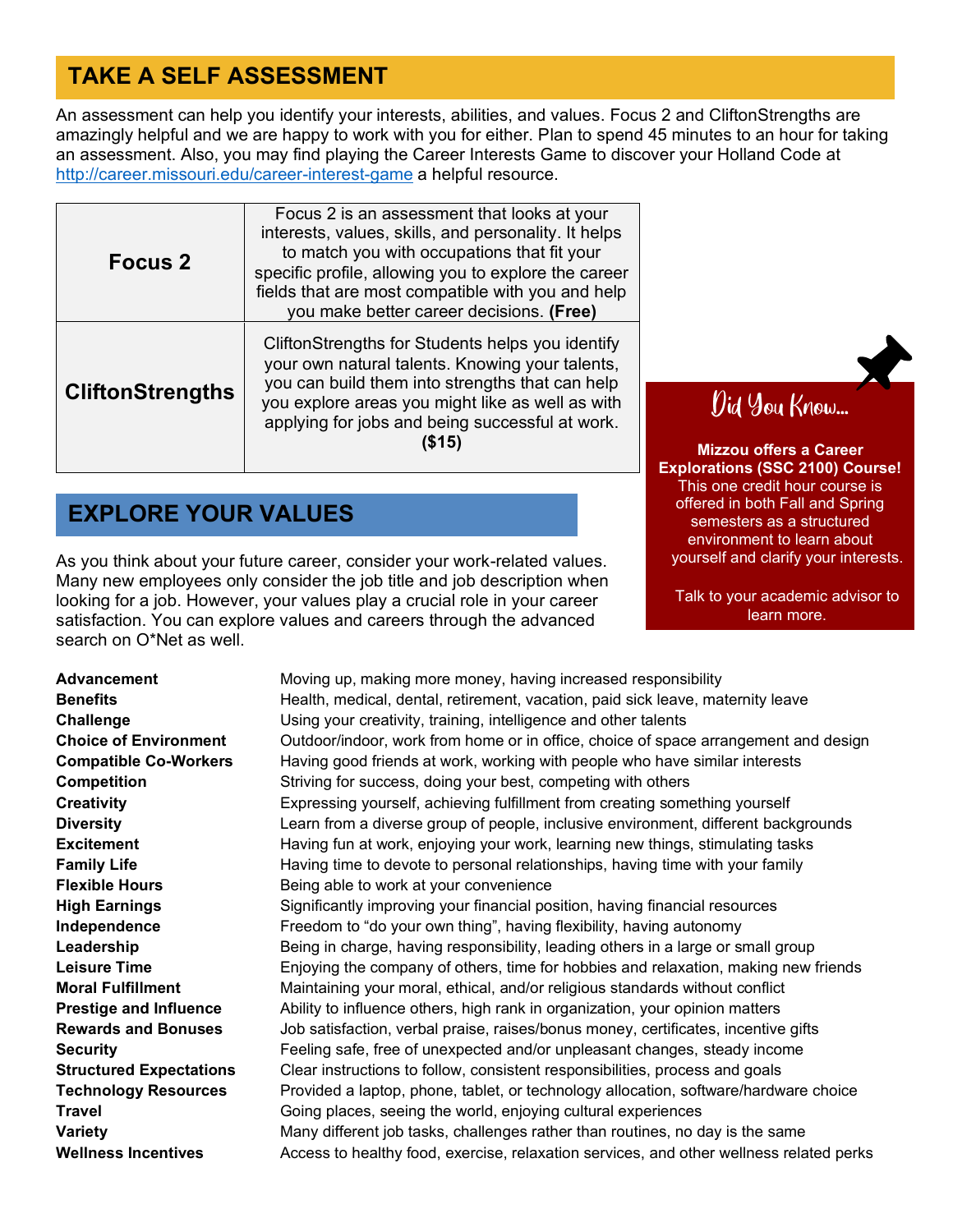# **INVESTIGATE MU ACADEMIC PROGRAMS**

**Majors.** Explore [https://majors.missouri.edu](https://majors.missouri.edu/) for an A-Z listing of all majors searchable by career path or by School/College. Go through the list and note which majors you are interested in exploring further. This online resource also has all the requirements needed for majors,

minors and certificates at Mizzou.

# **FIND YOUR M.**

**Discovery Center.** Meet with an Advisor in Discovery Center

if you are exploring or considering changing majors. Visit [http://discoverycenter.missouri.edu](http://discoverycenter.missouri.edu/) for more information about majors at MU and to schedule an appointment.

**Departments.** Talk to your College and/or Department Advisors and Faculty members. They can give you specific information about majors and scheduling courses to pursue that degree.

**Peers.** Talk to current students in programs that interest you.

**Graduate School.** Check out grad school at Mizzou or at other universities as a possibility for careers that may need more advanced education.

# **RESEARCH OCCUPATIONAL INFORMATION**

**Online Resources.** The internet offers great access to free information about occupations that is up-to-date. In addition to the sites listed below, do a simple search using your favorite search engine for information on occupations you are interested in.

- The Occupational Outlook Handbook Online: http://www.bls.gov/ooh
- O\*Net: [http://online.onetcenter.org](http://online.onetcenter.org/)
- The MU Career Center web site: [http://career.missouri.edu](http://career.missouri.edu/)
- LinkedIn: [https://linkedin.com](https://linkedin.com/)



**Informational Interview or Job Shadow.** Shadowing a professional around work for a few hours or days can provide a lot of information that you may not find anywhere else. Job shadowing can allow you to make a more informed decision about whether you have a strong interest in that field. Most people like to share their experience as a professional with others interested in their field.

For *more information*: Check out our **[Guide to Informational Interviewing](https://mizzoucareertools.campuscareerinnovations.com/resources/mucc-quick-tips-job-shadowing-and-informational-interviewing/)** 

**Utilize Campus Resources and Talk to Knowledgeable Professionals.** In addition to the staff at the MU Career Center, look for assistance from academic advisors, faculty members, librarians, and professionals in the field. Setting up an informational interview with a professional is a great method of seeing if you really fit with an occupation before you start your job hunt. Through an informational interview you can gain a better idea of how your skills and experience could fit into specific industries and fields.

**Create a Meaningful Work Statement:** Create a statement that defines the work that you're here to do. Meaningful work is work that combines the positive attributes you know about yourself and serving the needs of the world. Defining your meaningful work could be so profound, that it could help you decide your major, identify your career paths/options, create the business you want to start – and so much more

**Life Mapping:** Understanding how majors and careers relate to each other is a critical component in your exploration. Different majors can often lead to the same career and there are several majors that can lead to a variety of careers.



For more information: Ask a Career Specialist or a Career Counselor about creating a Meaningful work statement or a Life Map.